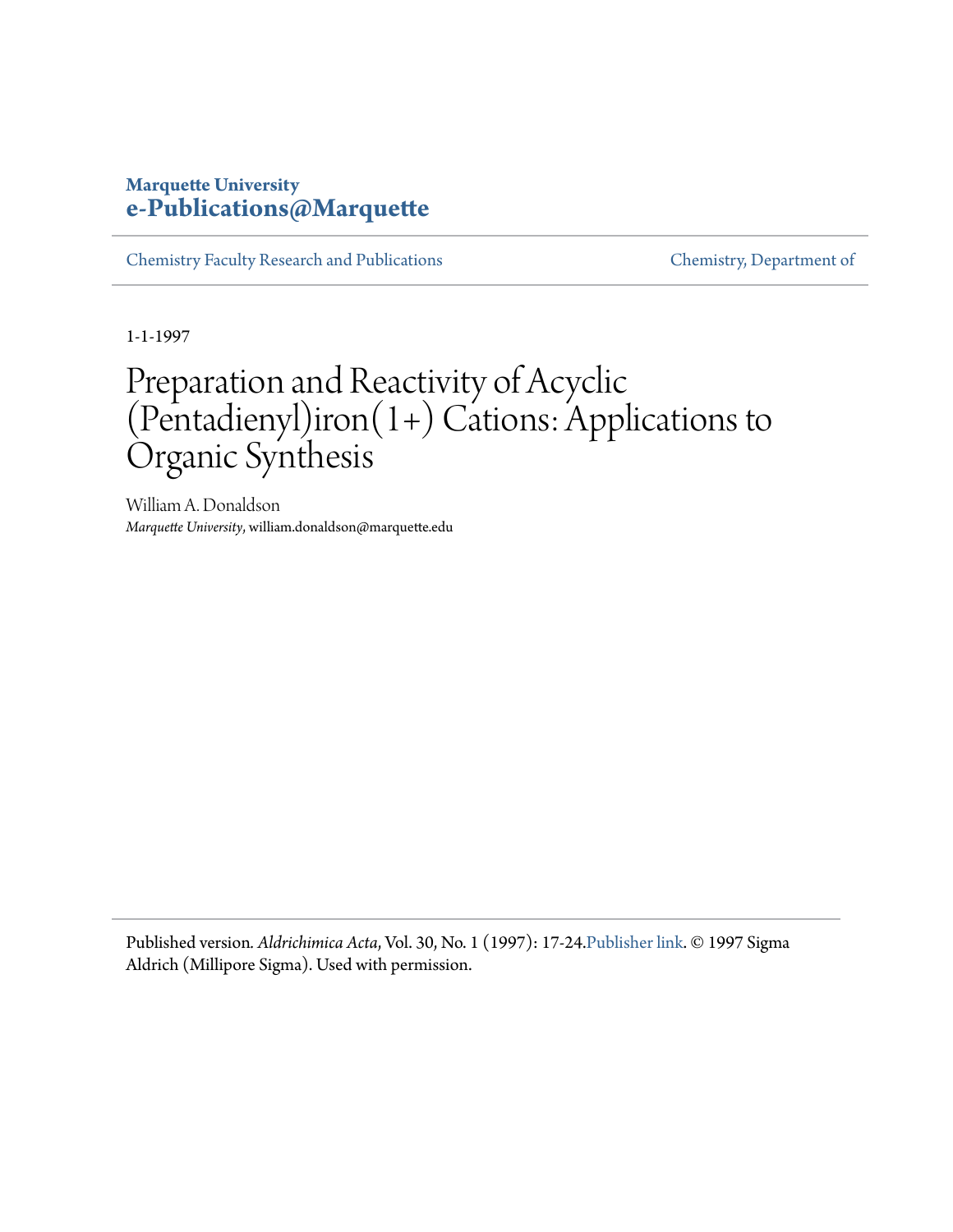# **Preparation and Reactivity of Acyclic (Pentadienyl)iron(1 +) Cations: Applications to Organic Synthesis**

Nucleophilic attack on coordinated polyenes is one of the paradigms of  $\pi$ -organometallic chemistry.<sup>1</sup> Where reactions of this type occur with predictable regioselectivity they can be of synthetic utility. For example, the tricarbonyl(cyclohexadienyl) iron(1+) cation  $(1,$  **Scheme 1**)<sup>2</sup> is known to undergo nucleophilic attack at the dicnyl terminus to afford substituted (cyclohexadiene)Fe(CO)<sub>3</sub> complexes. Cation 1 may be prepared via hydride abstraction from the parent (cyclohexadiene) $Fe(CO)$ <sub>3</sub> complex, which is in turn prepared by complexation of cyclohexadiene with  $Fe(CO)_{c}$ . Liberation of the substituted cyclohexadiene ligand can be effected by oxidation with  $Ce(NH<sub>4</sub>)(NO<sub>3</sub>)$  or Me<sub>3</sub>NO, and this sequence of steps serves as a regio- and stereoselective method for the functionalization of cyclohexadiene (Scheme 1).<sup>2</sup> The application of this methodology to natural product synthesis has been used in the preparation of carbazole,<sup>3</sup> limaspermine,<sup>4</sup> and  $O$ -methyljoubertiamine<sup>5</sup> alkaloids and trichothecenes.6 The preparation and reactivity of the corresponding *acyclic* (pentadienyl)  $iron(1+)$  cations (2) have been the subject of intense recent investigations in a number of laboratories **(Figure 1). <sup>7</sup>**

#### **A. Preparation**

The hydride abstraction method for the preparation of cationic organometallic complexes has been applied to the preparation of *acyclic* (pentadienyl)Fe(CO),<sup>+</sup> cations. However, in spite of what is indicated in a popular organometallic chemistry text, there are only a few examples since the success of this reaction requires the presence of a cis-alkyl substituent on the diene (Method A, **Scheme 2**).<sup>8,9</sup> The most common method for the preparation of cations **2** is the protonation of (pentadienol)- or (pentadienyl  $e$ ther) $Fe(CO)$ , complexes (Method B, **Scheme 2**).<sup>8</sup> Lillya and co-workers have demonstrated that ionization of the hydroxyl

substituent occurs with anchimeric assistance from iron, and that isomerization of the initially generated transoid pentadienyl cation **(3)** to the more stable cisoid cation occurs with retention of configuration about the C1-C2 bond.<sup>10</sup> A third method of preparation involves protonation of (triene)- Fe(CO), complexes with HBF<sub>4</sub> or HPF<sub>4</sub> (Method C, Scheme 2).<sup>11</sup> To date, a wide variety of (pentadienyl)iron( I+) cations have been prepared and *isolated* **(Figure 1),** including stercoselectivcly labeled cations **2ii**  and **2jj.** Cations **2b, 21, 2q, 2r, 2s, 2z, 2ee, 2gg,** and **2ii** have been prepared in both optically enriched and optically pure form.

#### **B. Structure, Spectral Characterization, and Electronic Distribution**

The *first* crystal structure of a (pentadienyl) $Fe(CO)$ , cation, 2x, has recently been reported.<sup>12</sup> This structure indicates that the distance between the terminal pentadienyl carbons (C1/C5) and Fe (ca. 2.177  $\AA$ ) is longer than that between Fe and C2/C4 (ca. 2.145 Å) or between Fe and C3 (2.109 Å). In addition, the angle about the C3 carbon in the ligand (ca.  $129^\circ$ ) is greater than that about the C2/C4 carbons (ca. 122°), and the methyl substituents at C2/C4 arc tilted *toward* the iron atom (ca. 8.7° below the

*William A. Donaldson Department of Chemistry Marquette University P.O. Box 1881 Milwaukee, WI 53201-1881* 



plane of the pentadicnyl ligand). Extensive **NMR** spectral analysis indicates that all of the *isolated* cations **2 (Figure 1)** exhibit the "U" or cisoid structure in solution. In the parent cation **2a,** the signals due to protons attached to the ligand appear at  $\delta$  7.22 (C<sub>3</sub>-**H**), δ 6.26 (C<sub>2/4</sub>-H), δ 3.75 (C<sub>1/5</sub>-H<sub>exo</sub>), and δ 2.17 ( $C_{1/5}$ -H<sub>endo</sub>), with couplings  $J_{1\text{exo-lendo}}$  3.5  $\text{Hz}$ ,  $J_{\text{lexo-2}}$  9.8 Hz,  $J_{\text{1-endo-2}}$  13 Hz,  $J_{\text{2-3}}$  6.8 Hz.<sup>8a</sup> The signals for these protons in the substituted cations appear in the same general order with variations due to substitucnt effects. The spectroscopic detection of an "S"

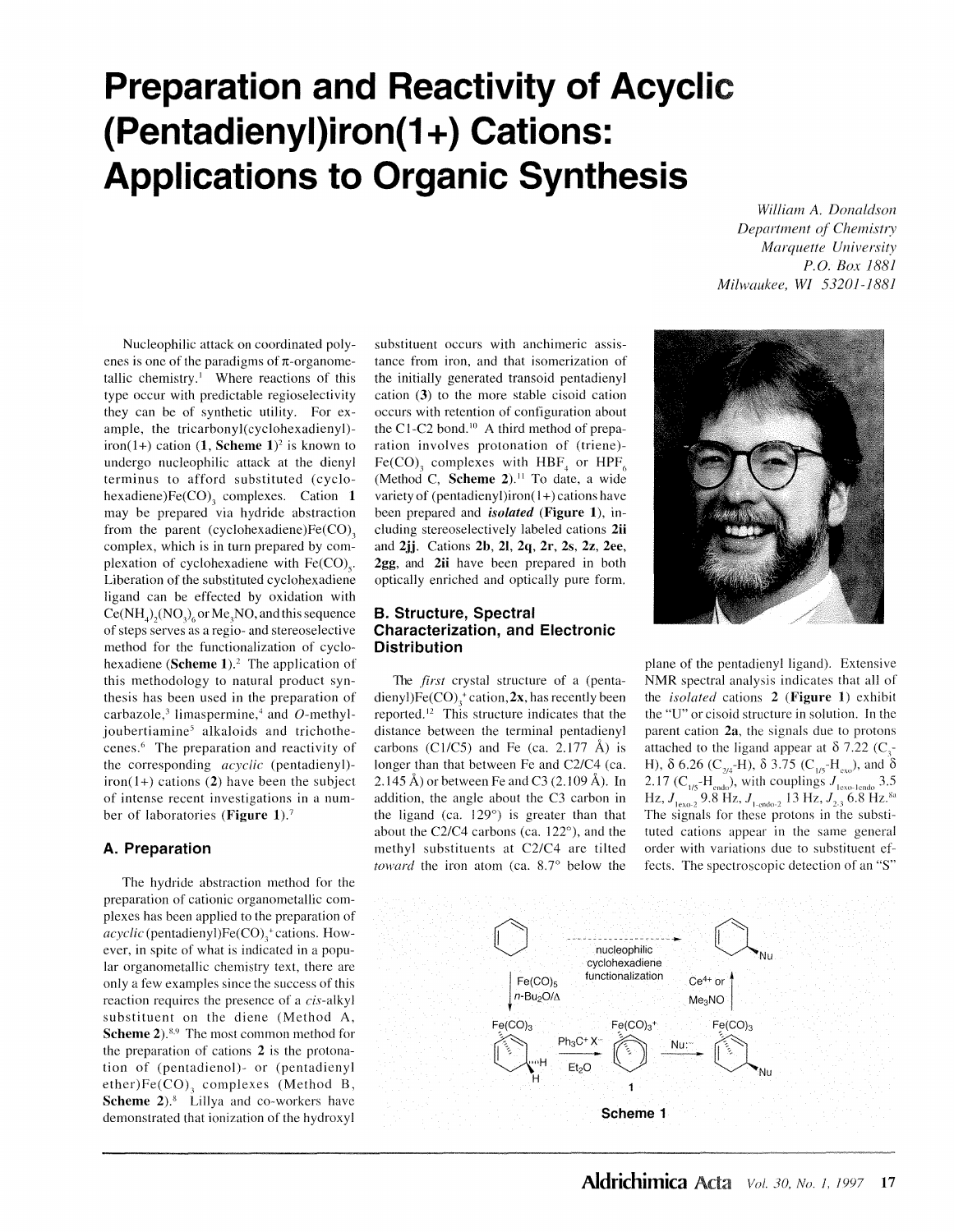or transoid (pentadienyl)iron cation has only been reported for a single sterically biased case  $(\mathbf{eq} \ 1)^{13}$  While NMR spectra for most cations **2** reveal only the cisoid conformer, it is generally believed that the cisoid (pentadienyl)Fe+ cations **2** exist, in solution, in equilibrium with the less stable transoid form.

Extended Hiickel molecular orbital calculations have indicated that the greatest portion of the positive charge in **2a** is located at C2/C4, followed by C3, and that Cl/CS bear the least partial positive charge. Job While it is not always valid to correlate 13C **NMR** chemical shifts with the charge on coordinated atoms, it is instructive to note that the signals for C2/C4 of a variety of cations **2** appear farthest downfield.<sup>10b,14-20</sup> An empirical set of substituent effects on chemical shifts has been reported. 10t The 57Fe NMR spectrum of **2h** exhibits a signal at  $\delta$  1017.9.<sup>21</sup> On the basis of <sup>1</sup>H, <sup>13</sup>C, and variable temperature  $31P$  NMR spectroscopy, it has been proposed that phosphine-substituted (pentadienyl) $Fe(CO)$ <sub>reading</sub>  $2q-2w$ , exist predominantly in the conformer which has the phosphine



ligand in the basal position which is opposite to the CI substituent (Bi, **Figure 2).** 16.22 23

#### **C. Reactivity of Pentadienyl Cations**

The acyclic (pentadienyl)iron( I+) cations **2** can act as excellent organometallic electrophilcs toward a wide variety of nucleophiles. A priori, the reactivity of cations **2** might be anticipated to be similar to that of the corresponding (cyclohexadienyl)iron cation **1.** While this is true for a number of cases, *there exist significant differences between the reactivity of cyclic cation 1 and that of the acyclic cations 2.* Nucleophilic attack can take place on the cisoid form of the pentadienyl cation at either terminus to afford the E,Z-diene complexes **4** or **5,** or on the internal atoms of the ligand (C2/C3/C4) to afford complexes **6, 7** or **8 (Scheme 3).**  Alternatively, since the transoid form exists in equilibrium with the cisoid form, nucleophilic attack on the transoid pentadienyl cation generates E,E-diene complexes **9** or **10.** Nucleophilic

x-

 $Fe(CO)<sub>3</sub>$ <sup>+</sup>

x-

 $PF_6^ ClO<sub>4</sub>$ 

Me

"S"

 $Fe(CO)<sub>3</sub>$  x-

**eq 1** 

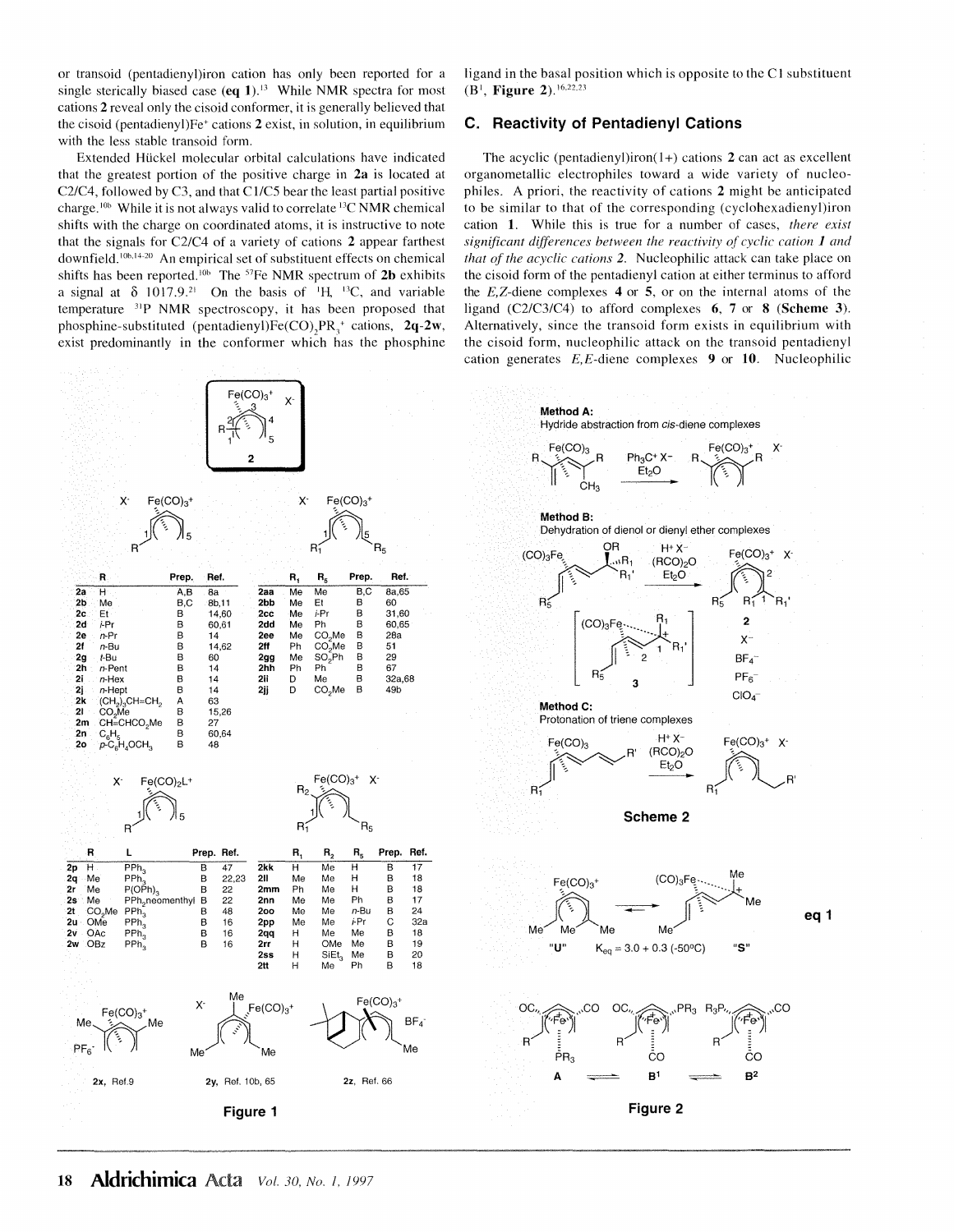attack at the metal, with concomitant loss of a ligand, is a final possibility **(Scheme 3).** Except for attack at C3, all of these possibilities have been observed.

#### **1. Reaction with Heteroatom Nucleophiles**

In general, the reaction of cations **2** with water and alcohol nucleophiles leads to the formation of  $(E, E$ -dienol)- and  $(E, E$ -dienyl



ether)Fe(CO)<sub>2</sub> complexes in excellent yields  $\textbf{(eq 2)}$ . 8,10,11,17-20,24 The. stereochcmistry at the alcohol methine carbon, relative to the (diene)Fe(CO)<sub>3</sub> fragment, was established as " $\Psi$ -exo" on the basis of X-ray diffraction analysis. 25 The formation of the *'¥-exo-E,E*dienol products is rationalized on the basis of reaction of the weak oxygen nucleophiles with the less stable, but more reactive, transoid pentadienyl form of the cations on the face opposite to Fe(CO),. In

contrast, the reaction of water or alcohols with pentadieny 1 cations bearing an electron-withdrawing substituent (e.g., **21, 2m,** and **2ee)** gives the corresponding Z,E-diene complexes (e.g., **11, Figure 3). <sup>20</sup> -28** This may be due to the increased reactivity of these cations in the "U" form. Grée et al. have utilized the optically active  $Z$ , E-diene complex **(2S)-11** in the preparation of intermediates **12**  and 13 (Figure 3) for the synthesis of AF/AK toxins.<sup>28b</sup>

Reaction of cations **2** with Group 15 neutral nucleophiles  $(1^{\circ}/2^{\circ}$ amines,<sup>29,30</sup> phosphines,<sup>31,32</sup> and arsines<sup>33</sup>) affords the cationic complexes **14/15 (Scheme 4).**  Deprotonation of the ammonium salts generates the correspondingly substituted amine complexes. Reaction of cations **2** with phosphites proceeds via an Arbuzovtype reaction to give dienyl phosphonates.<sup>34</sup> It has recently been demonstrated that the addition of amines<sup>35</sup> and phosphines<sup>18,32,36</sup> is reversible in certain cases **(Scheme 4).** Thus, kinetic nucleophilic attack occurs on the more abundant cisoid form of the cation to generate E,Z-diene complexes **14.** Where there are significant steric interactions between the amine/phosphine and other substituents present on the pentadienyl ligand, nucleophilic attack may be reversible. At higher temperatures and longer reaction times, the thermodynamically more stable E,E-diene complex **15** is formed via nucleophilic attack on the much less abundant transoid form of the pentadienyl cation. It is worth noting that nucleophilic attack of phosphines on the  $(cyclohexadienyl)Fe(CO)$ ,<sup>+</sup> cations is not reversible.<sup>37</sup>

Deprotonation of either the *E,Z-* or the *E,E*dienyltriphenylphosphonium salts **14** or **15**  $(R_3A = PPh_3)$ leads to the formation of the corresponding E,E-dienyl ylides. Uncomplexed dienyl ylides participate in Wittig olefination with low E/Z-selectivity (ca. 1:1). In contrast, the complexed ylide **16** undergoes olefination with greater Z-selectivity (1:4, *E:Z,* **Scheme 5**).<sup>34a,38</sup> The perfumery component 1,3E,5Z-undecatriene has been prepared by this methodology.<sup>34a</sup>

Reaction of pentadienyl cations **2** with halide ions proceeds via attack at the metal followed by loss of a ligand; in the case of **2x** loss

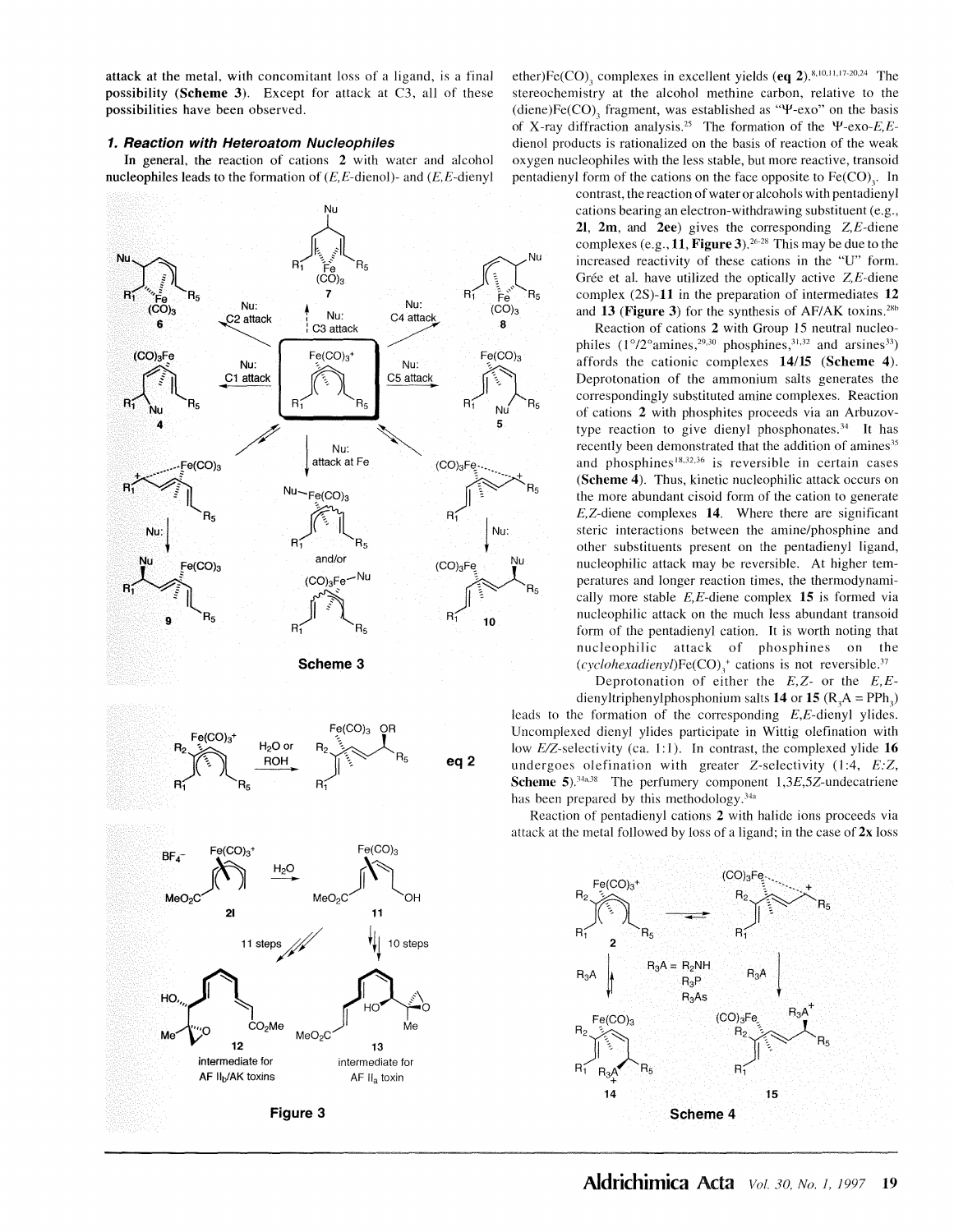of coordinated CO gives a (pentadienyl)- Fe(CO)<sub>2</sub>I complex 17, while for  $2aa$  this entails decomplexation of two atoms of the pentadienyl ligand to afford the (allyl)- Fe(CO)<sub>3</sub>X complexes **18** (eq 3).<sup>39</sup> By comparison, reaction of **2ee** with tetrabutylammonium fluoride (TBAF) affords a "very complex mixture" of unidentified products.40

#### **2. Reaction with Carbon Nucleophiles**

The reaction of cations **2** with simple organocadmium reagents 41 or organocuprates<sup>17,20,42</sup> gives  $E$ , Z-diene complexes **(Scheme 6).** Likewise, the reaction of functionalized organozinc reagents in the presence of CuCN ("Knochel reagents")<sup>43</sup> with cations **2** affords the diene complexes **19.44**  Even alkynyl cuprates, usually considered to be the least reactive of organocuprate ligands,  $45$  react with cations  $2$  to give  $1E.3Z.6$ dienyne complexes **20.** <sup>15.46</sup> For 1- or 2substituted or 1,2-disubstituted pentadienyl cations (e.g., **2b, 21, 2n, 2kk, 211,** and **2mm)**  nucleophilic attack occurs at the less sterically hindered terminus of the pentadienyl ligand with excellent regioselectivity; however, for 1,4-disubstituted pentadienyl cations **(e.g.,2qq** and2tt), mixtures ofregioisomeric products are formed. Yeh et al. have further utilized dienes **19** in intramolecular cyclocarbonylation reactions to produce [3.3.0]- and [3.4.0]bicycloalkanones.<sup>44b</sup> The optically active (methyl 2£,4Z-hexadecadiene-7, 10-diynoate )- Fe(CO)<sub>2</sub> complex **20**  $(R = CH_{\alpha}C \equiv CC_{\alpha}H_{\alpha}$ prepared from **(2R)-21** was utilized in the enantioselective synthesis of (SR)-HETE methyl ester **(Scheme 6). <sup>15</sup>**

The reaction of (pentadienyl)-  $Fe(CO)$ <sub>2</sub>PPh<sub>3</sub><sup>+</sup> cations **2p**, **2v**, or **2w** with alkyl or aryl lithium compounds proceeds via attack at C2 to afford complexes **21 (Scheme 7).** 16.47 For the parent system  $(R = H)$ , the resulting  $\sigma$ , $\pi$ -allyl complex 21 is unstable and decomposes in solution over a period of time in the presence of air via carbonyl insertion and reductive elimination to afford cyclohexenone products.<sup>47</sup> Similarly, malonate nucleophiles react with (methoxycarbonylpentadienyl)iron cation **21**  at C2 to afford predominantly **22 (Scheme 8**).<sup>48,49</sup> The substituted  $\sigma$ , $\pi$ -allyl complexes **21** ( $R = OAc$ ,  $OBz$ <sup>16</sup> and **22**<sup>48</sup> are considerably more stable than the parent system **21**   $(R = H)$ , and after isolation may be structurally characterized by X-ray diffraction. In contrast to 21, oxidation of 22  $(R = H)$ ;  $Ce<sup>4+</sup>$  results in the formation of a vinylcyclopropanecarboxylatc in good yields (Scheme 8).<sup>49</sup> The difference in stability of **21** and **22,** and their divergent paths for the loss of the iron atom. may be

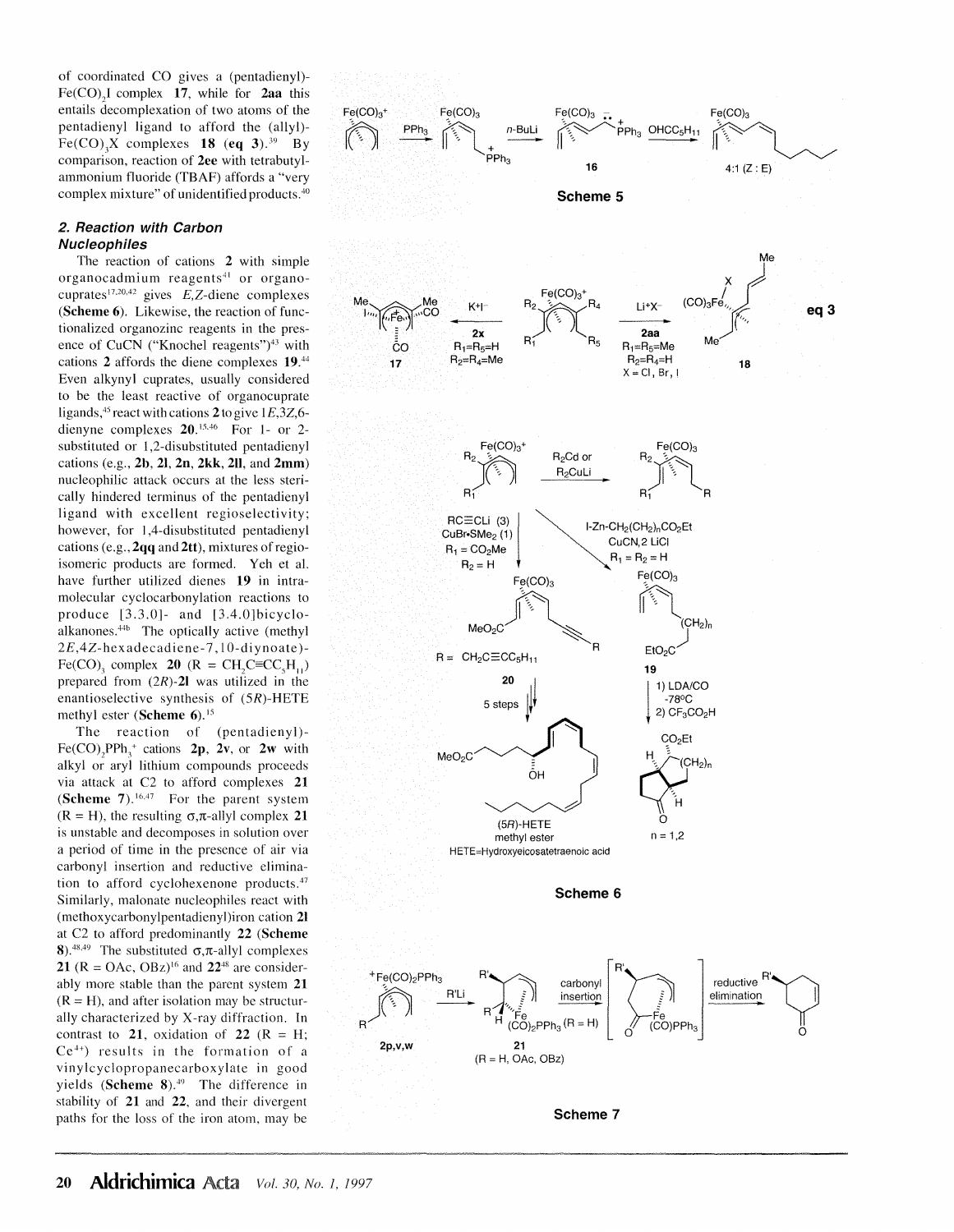

attributed to the retarding effect of an electron withdrawing substituent on the rate of carbonyl insertion.<sup>50</sup> The reaction of cations 21, 2ee, or 2ff with alkynyl cerium reagents,<sup>51</sup> or the reaction of cations **2b, 2m,** or **2n** with dimethylmalonate anion,<sup>27,48</sup> gives mixtures of diene complexes resulting from attack at C5 and unstable  $\sigma$ , $\pi$ -allyl complexes resulting from attack at C2. In comparison,

the reactions of disubstituted (pentadienyl)Fe(CO) $<sub>3</sub><sup>+</sup>$  cations</sub>  $2x$ ,  $9$   $2qq$ ,  $42$   $2ss$ ,  $20$  and  $2tt$   $42$  or  $Fe(CO)_{2}PPh_{3}^{+}$  cation  $2q^{23}$  with malonate anions proceeds via **at**tack at Cl to afford Z-1,3-diene complexes **23 (Scheme 9).** The synthesis of the rearranged terpenes lasiol/epi-lasiol from **24,<sup>42</sup>** and the preparation of the  $C19$ -C24 segment of the immune response suppressant discodermolide from **2523** have been reported **(Scheme 9).** 

The regioselectivity of nucleophilic attack by carbon nucleophiles at the pentadienyl termini versus attack at an internal carbon appears to depend upon both the nucleophile and the substituents present on the pentadienyl ligand. The general trends can be summa-

rized as follows: Nucleophilic attack by organocuprates occurs at the sterically less hindered terminus. Nucleophilic attack by malonate anions on Fe(CO),-complexed 1*substituted* pentadicnyl cations occurs with little regiosclectivity unless there is either a strongly electron-withdrawing or strongly electron-donating substituent present at the terminal position of the ligand. The presence of a *2-substituent* has a pronounced directing effect for malonate attack at CS. Regioselcctivity of nucleophilic attack on Fe(CO), PPh, -complexed pentadienyl cations is generally improved over that of the corresponding  $Fe(CO)$ , complexed cations due to the increased stability/ decreased reactivity of the  $Fe(CO)$ <sub>2</sub>PPh<sub>3</sub> cations. Finally, the steric bulk of the malonate nucleophile has only a minor effect on the regioselectivity of nucleophilic attack on the pentadienyl ligand.

#### **3. Resolution via Pentadienyl Cations**

The desymmetrization of  $C_{2}$ -symmetrical (pentadienyl) $Fe(CO)$ , cations has been reported. Thus the reaction of **2x** with (S) neomenthyldiphenylphosphine gives a mixture of the two optically active diastereomeric phosphonium salts **26a** and **26b**  (20% de). Slow recrystallization of this mixture gives a *single* diastereomer **26a**  with >80% mass recovery via an asymmetric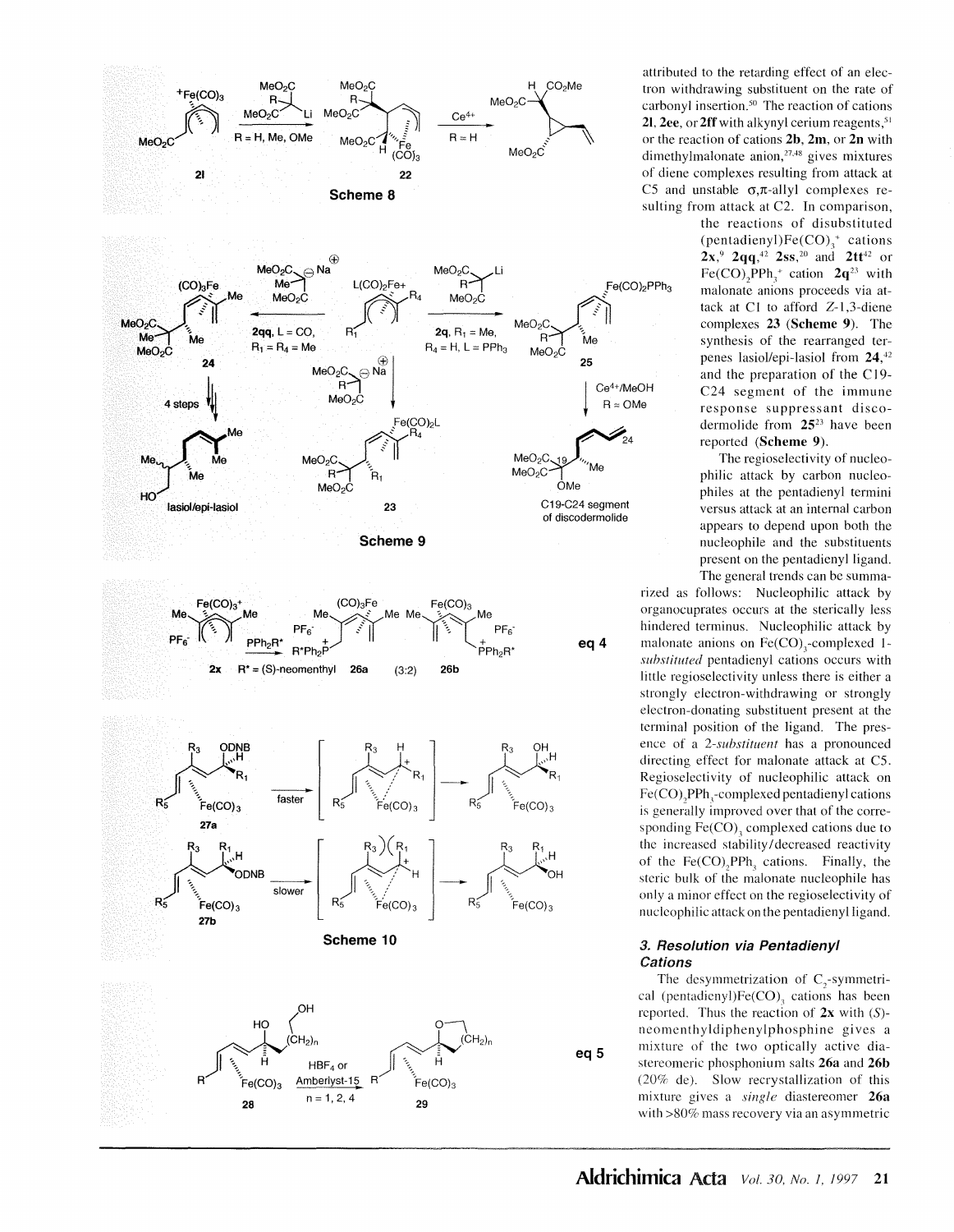transformation of the second kind  $(\mathbf{eq 4})$ .<sup>32</sup> The reaction of the symmetrical cation **2aa**  with  $(-)$ -sparteine  $(-78 \degree C)$  led to the formation of  $(3,4,5,6-\eta^4-1,3E,5E$ -heptatriene)- $Fe(CO)$ , in an optically enriched fashion, albeit with low enantiomeric excess (ca. 6% ee).<sup>52</sup> Recently, Käser and Salzer reported the kinetic resolution of racemic  $\alpha$ -methylbenzylamine by reaction with the optically pure cation **2z** (38% de). <sup>35</sup>

#### **D. In Situ Generation and Reactivity of Transoid Pentadienyl Cations**

In the early 1970s, Lillya reported that 4'-exo dienyl dinitrobenzoates **27a** undergo solvolysis (acetone/ $H<sub>a</sub>O$ ) at rates which were ca. 10-60 times faster than those of the free ligands while the corresponding  $\Psi$ -endo dienyl dinitrobenzoates **27b** undergo solvolysis slower than the free ligands.<sup>53</sup> These reactions take place with net retention of configuration at the center undergoing substitution **(Scheme 10).** These results are rationalized on the basis of ionization of the leaving group with anchimeric assistance from the iron atom, followed by attack of the external nucleophile on the face of the cation opposite to iron (i.e., double inversion). The 4'-exo dinitrobenzoates have the leaving group oriented favorably for this ionization, while the Y-endo dinitrobenzoates must undergo rotation about the diene-to- $C\alpha$  bond which would bring the remaining substituent at the  $\alpha$ -carbon into steric congestion with the dienyl portion of the molecule. In a similar fashion, cyclodehydration of dienyldiols **28** under acidic conditions affords 5-, 6-, or 8-membered-ring ethers **29 (eq 5). <sup>54</sup>**An unusual rearrangement of dienyldiol **30,** in the presence of Amberlyst® resin (acidic form), gave dienyl-1,4-dioxane **31 (Scheme 11).**<sup>55</sup> This transformation is believed to involve the generation of the transoid pentadienyl cation **32** followed by rearrangement to the transoid pentadienyl cation **33** and eventual intramolecular nucleophilic capture. Good yields for cy-

clization (50-91%) are only observed for the *Y*-endo glycol ethers **30.** A similar 1,2-transposition of the  $Fe(CO)$ , group was observed in the reaction of cyanophosphonates with weak nucleophiles in the presence of Lewis acids.<sup>56</sup> The stereoselective substitution of dienol complexes using (diethylamino) sulfur trifluoride (DAST) proceeds via the transoid pentadienyl cations.<sup>40</sup>

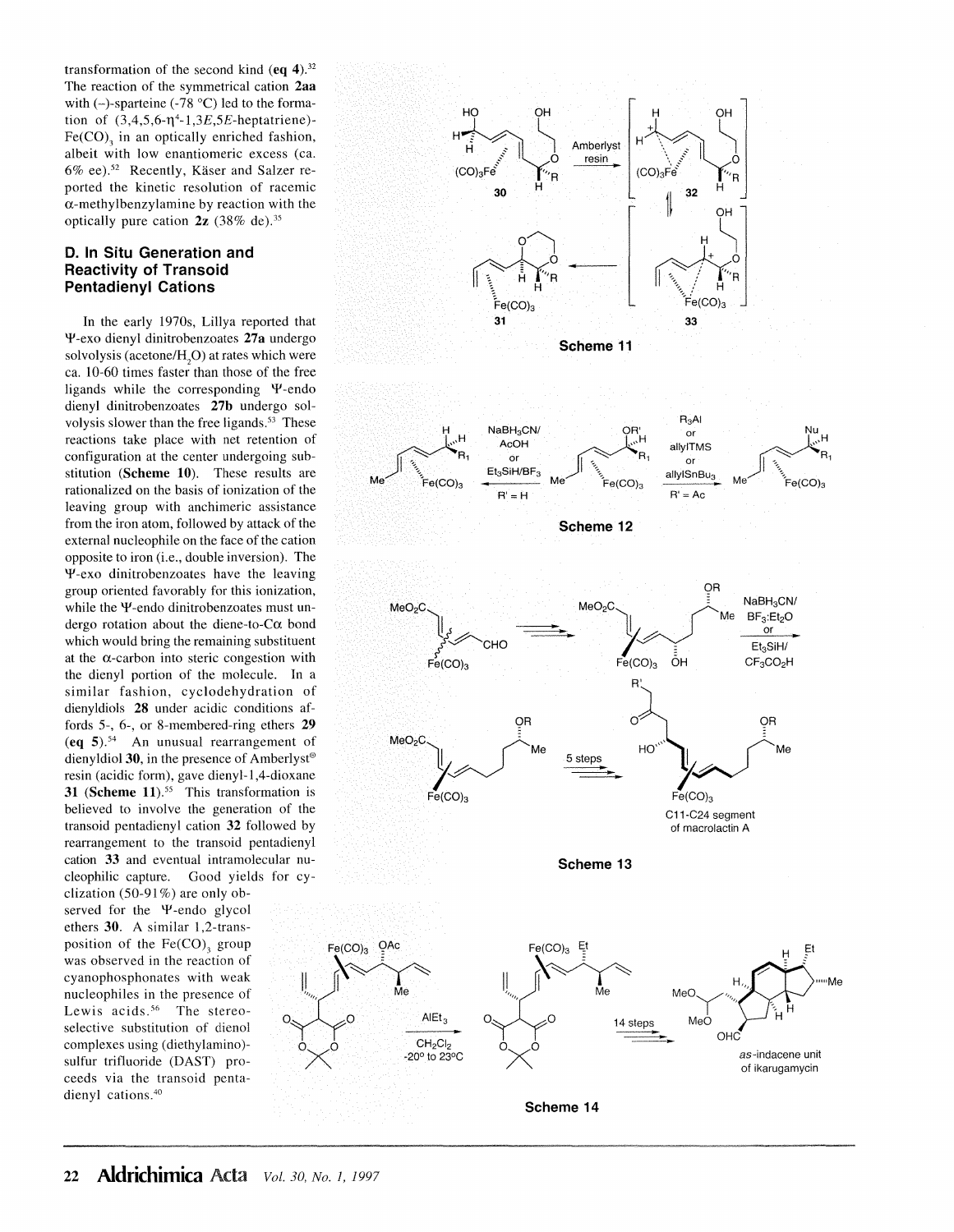The in situ generated transoid pentadienyl cations may also undergo reaction with hydride and carbon nucleophiles. Under acidic conditions, the selective ionic reduction of hydroxyl functionalities adjacent to  $(diene)Fe(CO)$ , may be accomplished **(Scheme 12).<sup>57</sup>** This methodology has been utilized in syntheses of the  $Fe(CO)$ , complexed segments of the polyene macrolactin A **(Scheme 13)**.<sup>57a,b</sup> Likewise, substitution of dienyl acetate complexes with weak carbon nucleophiles (allyltrimethylsilane, trialkylaluminums) occurs with retention of configuration.<sup>58</sup> This type of diastereoselective C-C bond formation has been utilized as a key step in the synthesis of the as-indacene unit **(34)** of ikarugamycin **(Scheme 14). <sup>59</sup>**

#### **Acknowledgments**

I am grateful to my co-workers, whose names appear in the references, for their laboratory skill and dedication; to the National Institutes of Health (GM-42641) for financial support; and to Marquette University for providing the facilities and an atmosphere conducive to our work. Without any of these essentials, our contributions to this area would not have been possible. I thank Drs. D. Enders, **M.** Franck-Neumann, **R.**  Grée, J.-P. Lellouche, K. McDaniel, and A. Salzer for open exchange of their results and fruitful discussions.

#### **References and Notes**

- (1) Collman, J.P.; Hegedus, LS.; Norton, J.R.; Finke, R.G. *Principles and Applications of Organotransition Metal Chemistry;*  University Science Books: Mill Valley, CA, 1987.
- (2) Tao, C. In *Encyclopedia of Reagents for Organic Synthesis;* Paquette, L.A., Ed.; John Wiley & Sons: London, 1995; Vol. 7, p. 5043.
- (3) Knolker, H.-J. *Synlett* **1992,** 371.
- (4) Pearson, A.J.; Rees, D.C. *J. Am. Chem. Soc.*  **1982,** 104, 1118.
- (5) Stephenson, G.R.; Owen, D.A. *Tetrahedron Lett.* **1991,** *32,* 1291.
- (6) Pearson, A.J.; O'Brien, M.K. *J. Org. Chem.*  **1989,** *54,* 4663.
- (7) Donaldson, W.A. In *Encyclopedia of Reagents for Organic Synthesis;* Paquette, L.A., Ed.; John Wiley & Sons: London, 1995; Vol. 7, p. 5048.
- (8) (a) Mahler, J.E.; Pettit, R. *J. Am. Chem. Soc.*  **1963,** *85,* 3955; (b) Mahler, J.E.; Gibson, D.H.; Pettit, R. *ibid.* **1963,** *85,* 3959.
- (9) Pearson, A.J.; Ray, T. *Tetrahedron* **1985,**  *41,* 5765.
- (10) (a) Gresham, D.G.; Kowalski, D.J.; Lillya, C.P. *J. Organomet. Chem.* **1978,** *144,* 71. (b)Dobosh, P.A.; Gresham, D.G.; Kowalski, D.J.; Lillya, C.P.; Magyar, E.S. Inorg. Chem.

**1978,** /7, 1775.

- (11) Johnson, B.F.G.; Lewis, J.; Parker, D.B.; Postle, S.R. *J. Chem. Soc., Dalton Trans.*  **1977,** 794.
- (12) Rheingold, A.L.; Haggerty, B.S.; Ma, H.; Ernst, R.D. *Acta Cl)'st.* **1996,** *C52,* 1110.
- (13) Sorenson, T.S.; Jablonski, C.R. *J. Organomet. Chem.* **1970,** *25,* C62.
- (14) Donaldson, W.A.; Ramaswamy, M. *Synth. React. lnorg. Met.-Org. Chem.* **1987,** 17,49.
- (15) Tao, C.; Donaldson, W.A. *J. Org. Chem.*  **1993,** *58,* 2134.
- (16) Howell, J.A.S.; Bell, A.G.; O'Leary, P.J.; Stephenson, G.R.; Hastings, M.; Howard, P.W.; Owen, D.A.; Whitehead, A.J.; McArdle, P.; Cunningham, D. *Organometallics* **1996,** *15,* 4247.
- (17) Donaldson, W.A. J. *Organomet. Chem.*  **1990,** *395,* 187.
- (18) Donaldson, W.A.; Jin, M.-J.; Bell, P.T. *Organometal/ic.1·* **1993,** *12,* 1174.
- (19) Donaldson, W.A.;Jin, *M.-J.Bull. Soc. Chim. Belg.* **1993,** *102,* 297.
- (20) Donaldson, W.A.; Bell, P.T.; Jin, M.-J. J. *Organomet. Chem.* **1992,** *441,449.*
- (21) Adams, C.M.; Cerioni, G.; Hafner, A.; Kalchhauser,H.; vonPhillipsborn, W.; Prewo, R.; Schwenk, A. *Helv. Chim. Acta,* **1988,**  71, 1116.
- (22) Howell, J.A.S.; Squibb, A.D.; Bell, A.G.; McArdle, P.; Cunningham, D.; Goldschmidt, Z.; Gottlieb, H.E.; Hezroni-Langerman, D.; Gree, R. *Organometallics* **1994,** *13,* 4336.
- (23) Donaldson, W.A.; Shang, L. *Tetrahedron Lett.* **1995,** *36,* 1575.
- (24) Semmelhack, M.F.; Park, J. *J. Am. Chem. Soc.* **1987,** *109,* 935.
- (25) (a) Riley, **P.E.;** Davis, *R.E.Acta Cryst.* **1976,**   $B32, 381.$  (b) Notably, the use of Eu[fod],induced shift data led to prediction of the incorrect relative stereochemistry: Foreman, **M.I.** *J. Organomet. Chem.* **1972,** *39,* 161.
- (26) Morey, J.; Grée, D.; Mosset, P.; Toupet, L.; Gree, **R.** *Tetrahedron Lett.* **1987,** *28,* 2959.
- (27) Stephenson, G.R.; Voyle, M.; Williams, S. *Tetrahedron Lett.* **1991,** *32,* 5265.
- (28) (a)Grée, R.;Laabassi, M.; Mosset, P.; Carrié, R. *Tetrahedron Lett.* **1985,** *26,* 2317. (b) Laabassi, M.; Toupet, L.; Grée, R. *Bull. Soc. Chim. Fr.* **1992,** *129,* 47.
- (29) Jandelcit, B. Doctoral Dissertation, Rheinish-Westfalischen Tcchnischen Hochschule-Aachcn, Germany, 1995. Enders, D.; Jandeleit, B.; von Berg, S., submitted for publication in *J. Organomet. Chem.*
- (30) (a) Maglio, G.; Musco, A.; Palumbo, R.; Sirigu, A. *J. Chem. Soc., Chem. Commun.*  **1971**, 100. (b) Maglio, G., Palumbo, R. J. *Organomet. Chem.* **1974,** 76,367. (c) Yeh, M.-C.P.; Chuang, L.-W.; Hwu, C.-C.; Sheu, J.-M.; Row, L.-C. *Organometallics* **1995,**  *14,* 3396.
- (31) Salzer, A.; Hafner, A. *Helv. Chim. Acta*  **1983,** *66,* 1774.
- (32) (a) Donaldson, W .A.; Shang, L.; Ramaswamy, M.; Droste, C.A.; Tao, C.; Bennett, D.W. *Orgcmometallics* **1995,** *14,*  5119. (h) Donaldson, W.A.; Shang, L.; Rogers, R.D. *ibid.* **1994,** *13,* 6.
- (33) McArdle, P.; Sherlock, H. *J. Chem. Soc.,*

*Dalton Trans.* **1978,** 1678.

- (34) (a) Salzer, A. *InOrganometallics in Organic Synthesis 2;* Werner, **H.;** Erker, G., Eds.; Springer-Verlag: Heidelberg, 1989; p 291. (b) Pinsard, **P.;** Lellouche, J.-P.; Beaucourt, J.-P.; Toupet, L.; Schio, L.; Grée, R. *J. Organomet. Chem.* **1989,** *371,* 219.
- (35) Kaser, M.; Salzer A. *J. Organomet. Chem., 1996,508,* 219.
- (36) Englert, U.; Ganter, B.; Kaser, M.; Klinkhammer, E.; Wagner, T.; Salzer, A. *Chem. Eur. J.* **1996,** *2,* 143.
- (37) Howell,J.A.S.; Thomas, *M.J.J. Chem. Soc., Dalton Trans.* **1983,** 1401.
- (38) (a) Hafner, A.; Bieri, J.H.; Prewo, R.; von Philipsborn, W.; Salzer, A. *Angew. Chem., Int. Ed. Engl.* **1983**, 22, 713. (b) Pinsard, P.; Lellouche, J.-P.; Beaucourt, J.-P.; Grée, R. *Tetrahedron Lett.* **1990,** *31,* I 137. (c) Idem *ihid.1990,31,* 1141.
- (39) (a) Ma, H.; Weber, **P.;** Ziegler, M.L.; Ernst, R.D. *Organometallics* **1987,** *6,* 854. (b) Williams, G.M.; Rudisill, D.E. *lnorg. Chem.*  **1989,** *28,* 797.
- (40) Gree, D.M.; Kermarrec, C.J.M.; Martelli, J.T.; Gree, R.L.; Lellouche, J.-P.; Toupet, L.J. *J. Org. Chem.* **1996,** *61,* 1918.
- (41) Birch, A.J.; Pearson, A.J. *J. Chem. Soc., Perkin Trans. I* **1976,** 954.
- (42) Donaldson, W.A.; Jin, M.-J. *Tetrahedron*  **1993,** *49,* 8787.
- (43) Knochel, P. *Synlett* **1995,** 393.
- (44) (a) Yeh, M.-C.P.; Sun, M.-L.; Lin, S.-K. *Tetrahedron Lett.* **1991,** *32,* 113. (b) Yeh, M.-C.P.; Sheu, B.-A.; Fu, H.-W.; Tau, S.-I.; Chuang, L.-W. *J. Am. Chem. Soc.* **1993,**  /J.5,5941
- (45) Lipshutz, B.H. *Synlett* **1990,** 119.
- (46) Donaldson, W.A.; Ramaswamy, M. *Tetrahedron Lett.* **1989,** *30,* 1339.
- (47) McDaniel, K.F.; Kracker, L.R., II; Thamburaj, P.K. *Tetrahedron Lett.* **1990,**  *31,* 2373.
- (48) Donaldson, W.A.; Shang, L.; Tao, C.; Yun, Y.K.; Ramaswamy, M.; Young, V.G., Jr. *J. Organomet. Chem.* **1997,** in press.
- (49) (a) Donaldson, W.A.; Ramaswamy, M. *Tetrahedron Lett.* **1989,** *30,* 1343. (b) Yun, Y.-K.; Donaldson. W.A. *J. Am. Chem. Soc.*  submitted for publication.
- (50) Cotton, J.D.; Crisp, G.T.; Latif, L. *lnorg. Chim. Acta* **1981,** *47,* 171.
- (51) Laabassi, M.; Grée, R. *Bull. Soc. Chim. Fr.* **1992,** *129,* 151.
- (52) Dasgupta, B., unpublished results from this laboratory.
- (53) (a) Clinton, N.A.; Lilly a, C.P. *J. Am. Chem. Soc.* **1970,** 92, 3065. (b) Kuhn, D.E.; Lillya, C.P. *ibid.* **1972,** *94,* 1682.
- (54) (a) Teniou, A.; Toupet, L.; Grée, R. *Synlett* **1991,** 195. (b) Grée, D.; Grée, R.; Lowinger, T.B.; Martelli,J.; Negri,J.T.; Paquette,L.A. .I. *Am. Chem. Soc.* **1992,** *114,* 8841. (c) Donaldson, W.A.; Bell, P.T.; Wang, Z.; Bennett, D.W. *Tetrahedron Lett.* **1994,** *35,*  5829. (d) Grée, D.M.; Martelli, J.T.; Grée, R.L.; Toupet, L.J . *.!. Org. Chem.* **1995,** *60,*  23]6.
- (55) Braun, A.; Toupct, L.; Lellouche, J.-P. J. *Org. Chem.* **1996,** *61,* 1914.
- (56) Takemoto, Y.; Yoshikawa, N.; Iwata, C.